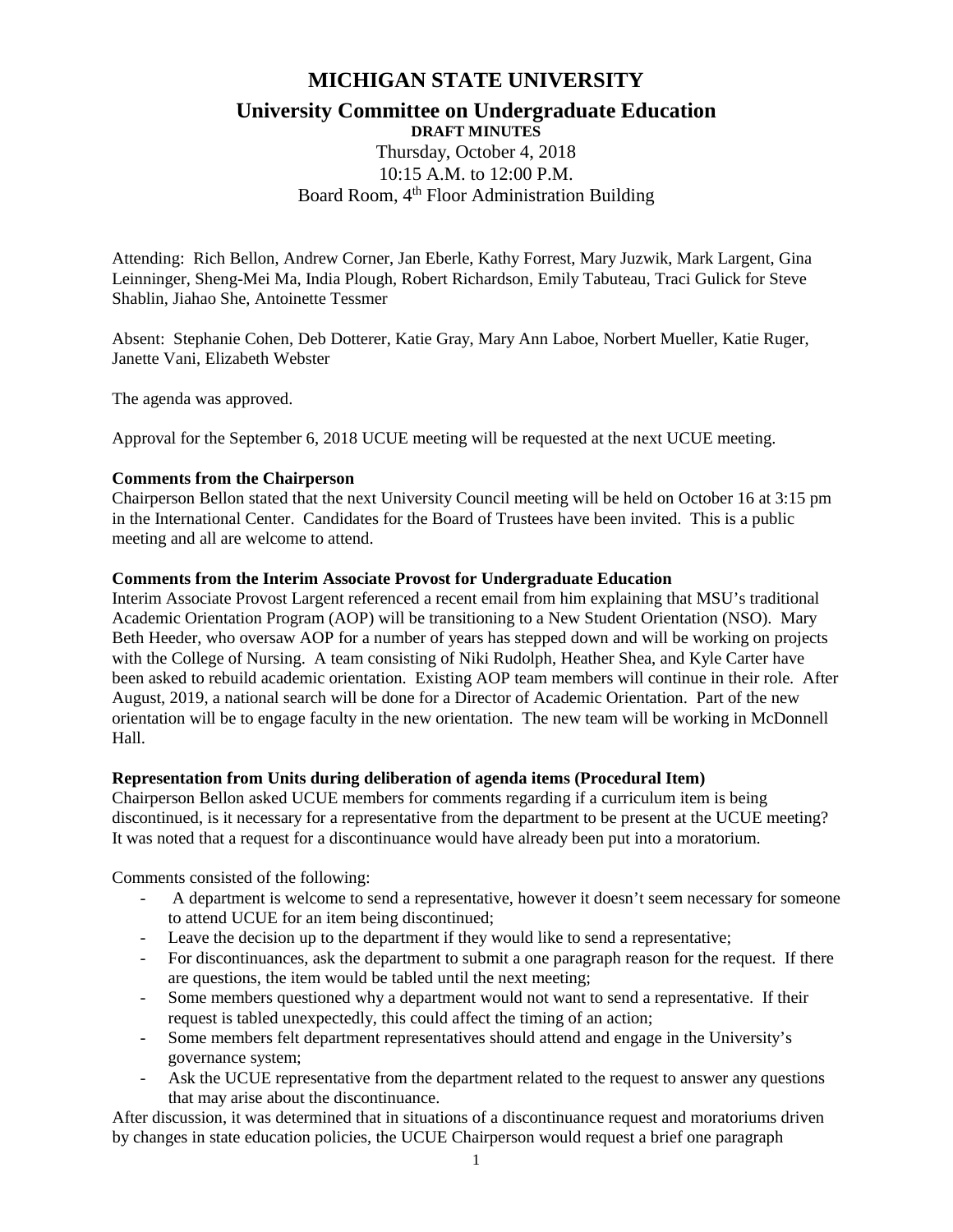summary from the department explaining the discontinuance. If questions do arise during discussion, UCUE will table the request and invite the unit to send a representative to the next meeting to address them.

#### **Request to Phase Out and Discontinue the Bachelor of Science Degree in Earth Science-Interdepartmental (Action Item)**

Chairperson Bellon reported that after consultation with the Associate Dean of Natural Science, the College determined that their attendance was not necessary for a discontinuance.

The following motion passed unanimously.

*The University Committee on Undergraduate Education duly considered and endorsed the request to Phase Out and Discontinue the Bachelor of Science Degree in Earth Science-Interdepartmental.*

# **Request for Changes to the Admission Requirements for the Bachelor of Science Degree in Veterinary Technology (Action Item)**

Julie Funk, Associate Dean, College of Veterinary Medicine

The committee granted voice to Associate Dean Funk.

Associate Dean Funk stated that today's Request is being done to bring clarity to students, clean up language, align with changes in the undergraduate mathematics requirement, clarify gpa requirements, and correct course designations.

A lengthy discussion was held regarding catalog language and how math and science grade point averages should be represented. UCUE tabled the Request and specifics follow.

*In item 1.a.(3), add language on a 2.5 minimum math and science GPA of 2.5 in accordance to the catalog language on p. 4 of 6. The College will review whether this GPA requirement should cover math and science collectively, or if it wants students to have a 2.5 GPA in science and a 2.5 GPA math.*

*The College will clarify the mathematics requirements.*

*The College will work to have the classes which fulfill the Tier II writing requirement designated as "W" (writing intensive)*

Voice was removed from Associate Dean Funk.

The following motion was Tabled.

# *The University Committee on Undergraduate Education Tabled the Request for Changes to the Admission Requirements for the Bachelor of Science Degree in Veterinary Technology.*

#### **Request to Change Grade-Point Requirement for the Core Courses required for the Bachelor of Arts Degree in Communication (Action Item)**

Ann Hoffman, Associate Dean, College of Communication Arts and Sciences Vernon Miller, Coordinator, Communication Program